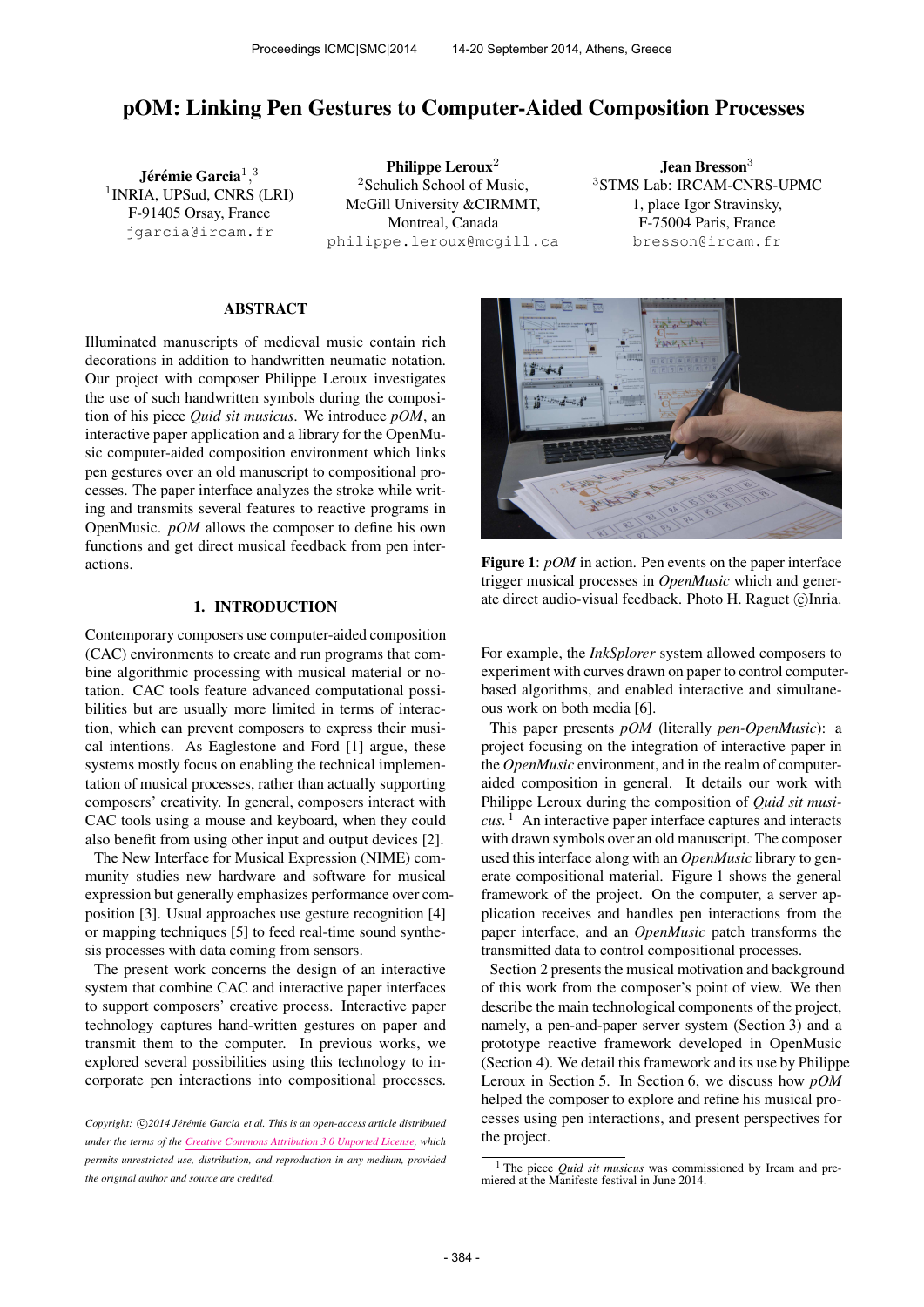# 2. MOTIVATION: CALLIGRAPHIC GESTURE AND COMPOSITION

Philippe Leroux has long been interested in the ideas of writing and gestures in his composition [7]. For example, his pieces *VOI(REX)* (2002), or *Extended Apocalypsis* (2006/2011) use written letters, words or shapes as control data for CAC processes [8]. In these earlier pieces, the composer used a mouse and/or a graphics tablet to input gestures.

An important missing feature for the composer with these interfaces was the availability of *traces* from the written gestures, like the ink a pen would leave on a sheet of paper. When writing on paper, composers can analyze, react and correct their work depending on these traces of their own gesture, but graphics tablet and other usual input devices do not provide such tangible visual memory.

For the composition of *Quid sit musicus*, Philippe Leroux wanted to reinterpret the calligraphic gestures of a manuscript from Guillaume de Machaut, a composer from the fourteenth century. The manuscript, similarly to other medieval "illuminated manuscripts" [9], contains rich decorations in addition to handwritten neumatic notation. Figure 2 shows the principal excerpt of the manuscript of the piece *Ma fin est mon commencement* by Machaut that we have used both as a use case and as a compositional input in this work.



Figure 2: Original illuminated manuscript.

In his piece *Je brûle, dit-elle un jour, à un camarade* (1991), Philippe Leroux already used neumatic notation to write the final score. However, he did not use CAC during the composition. In the present project, he was interested in giving new meanings to the calligraphic forms in the medieval manuscript by using several of their graphical and dynamic properties in algorithmic or electro-acoustic processes. Image-based scanning and recognition techniques could enable the conversion of the neumatic shapes into musical information [10], but they could never recover information generated from the gestural act of actually writing the symbols. For this reason, the composer decided to trace, himself, some excerpts of the manuscript with a digital pen in order to generate and receive information from accurate calligraphic gestures.

#### 3. INTERACTIVE PAPER INTERFACE

Interactive paper technology consists in tracking the movements of a pen over a piece of paper and sending them to a computer for processing. A popular approach to implement such system is the Anoto technology,  $2$  which uses a digital pen embedding a tiny video camera that detects the precise location of each gesture with respect to a barely visible dot-grid printed on the paper following unique and localized patterns.

Previous works explored how this technology could support the work of contemporary music composers. The *Musink* project [11] showed that they could intuitively use it to develop personal notations on paper over time. The annotations over printed scores were recognized and mapped to online functions. However, this recognition occurred only occasionally once the pen strokes were uploaded to the computer, not while the user was actually writing.

More recent digital pens such as the ADP301 can stream events in real-time via a Bluetooth connection. It is now possible to interact directly with the computer from the paper interface. *InkSplorer* [6] or *PaperTonnetz* [12] are projects that use this kind of pen to let composers interact in real-time with printed paper interfaces. In *PaperTonnetz*, a printed Tonnetz<sup>3</sup> is used as input for the generation of melodic or harmonic material. Pitches are played while the user is drawing, when the pen enters or leaved regions of the Tonnetz. Drawn paths can then be retrieved and heard as chords or melodies thanks to additional penbased pointing interactions.

For the present work we developed and used a Java application (Figure 3) as a server managing connections between the paper interface and the other applications involved in compositional processes (in particular, the *Open-Music* environment). This server application can create, lay out and control interactive components on a virtual page, and connect these components to other applications via the OSC protocol (Open Sound Control [13]). It allocates the Anoto pattern to the pages and components before printing them, and interprets the pen events at run-time, sending adequate data to the connected applications. The "digital ink" (a memory of pen gestures) can be stored and reused in later sessions. Figure 3 presents the paper interface we created with Philippe Leroux. It shows two instances of a *Machaut* component containing a background image. This component detects intersecting strokes to recognize shapes while the user is drawing, and computes features from these shapes. The instance on the top already contains written input data.

With our server, each written stroke also becomes an "interactive component", allowing further pen interactions. For example, the user can "click" over a previous stroke with the pen to trigger actions, as one might do with a mouse on a standard GUI button. During these pen interactions on paper, the server sends OSC messages containing the extracted features. A description of this interface and its interaction with *OpenMusic* is given in Section 5.

<sup>2</sup> www.anoto.com

 $3$  A Tonnetz is a tone network which lays out the pitch as a graph according to interval relationships.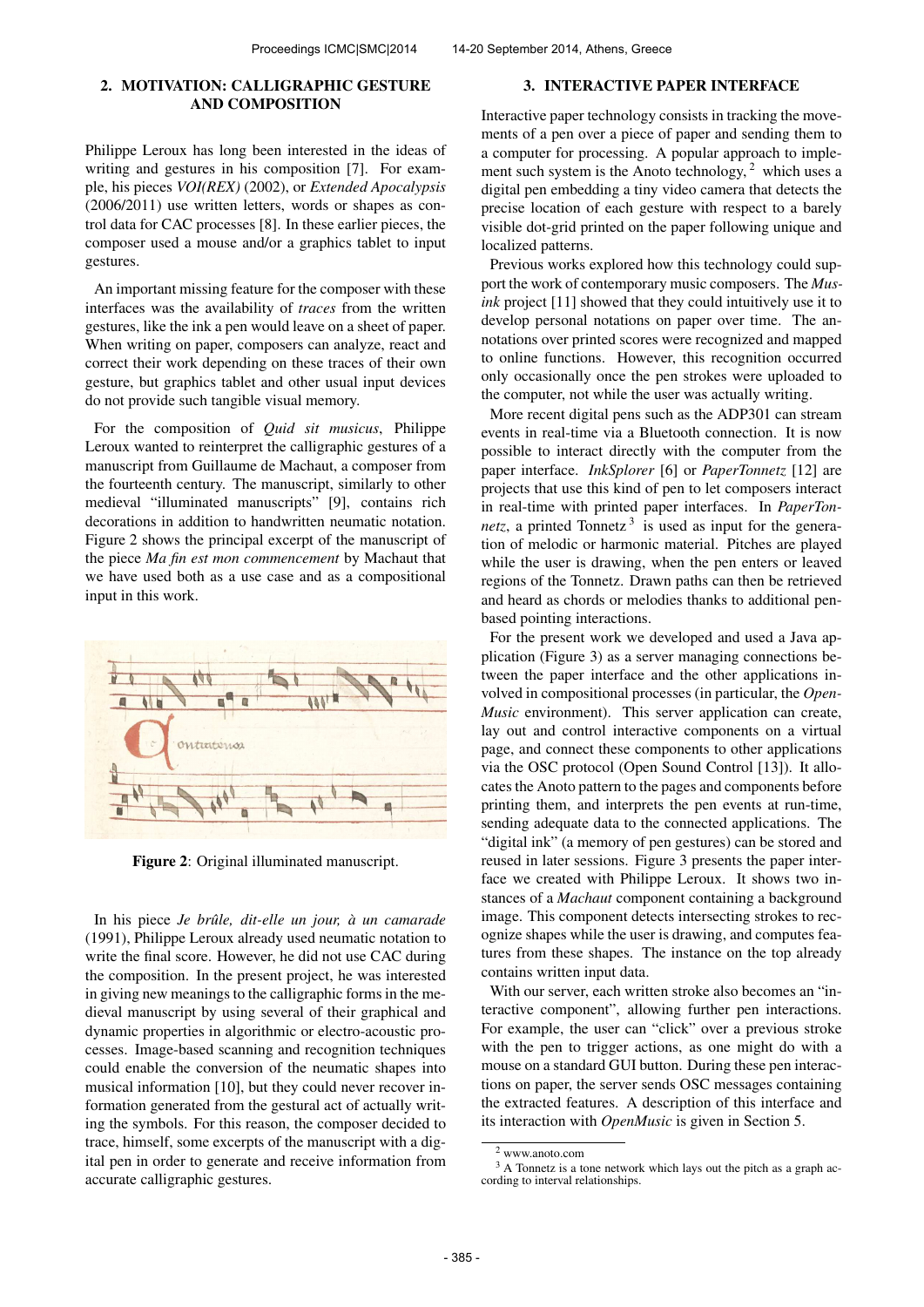

Figure 3: Graphical user interface to create, print and execute paper applications. The virtual page on the center displays the interface, digital strokes and visual feedback.

### 4. REACTIVE PROGRAMS IN OPENMUSIC

The *OpenMusic* computer-aided composition environment (OM [14]) is graphical and musical extension of the Common Lisp programming language [15]. OM programs are represented as directed acyclic graphs which correspond to functional expressions generating or transforming musical material. They are created by the user connecting boxes (functions, data structures and sub-programs) written either as text (in Lisp) or graphically (as *patches*). Unlike real-time musical systems that react to internal clocks, external stimuli or data streams following a data-driven computation approach [16], computer-aided composition languages like OM execute programs upon user requests in "deferred-time", following a demand-driven strategy (see Figure 4a).

Recently, a hybrid computational model has been proposed that combines this demand-driven approach with reactive event-driven computation within the OM visual programs [17]. In this model, each node in the program graph has a *reactive* status. Reactive nodes transmit update notifications through their output connections upon the occurrence of *events* (see Figure 4b). An *event* in this context can be the modification of a box value, or of a box input value. It can be produced by user actions (e.g. while creating the program), by internal running processes, or by external incoming data (e.g. received via MIDI or OSC messages). Events propagate through reactive branches of the visual program graph, and update (i.e., re-evaluate) downstream-connected boxes.

This reactive model creates new opportunities to support composers' creative activity in *OpenMusic* without requiring them to significantly alter their pre-existing patches in order to make them reactive. It is likely to ease composers' experimental processes: when input data is manually parametrized, the new values automatically propagate to the downstream components of a patch according to the reactive boxes' status. The reactive model also permits OM visual programs to receive data from external



Figure 4: Computation of a visual program represented as a graph. (a) Demand-driven model: the value of box C is requested by the user and triggers the evaluation of the upstream boxes in the graph. (b) Reactive model: the box H has changed and propagates an update in downstream boxes whose value can be influenced by this change.

processes and applications (in the present case, from the interactive paper server). Incoming received data can then immediately update the connected musical elements in the compositional processes [18].

We developed or extended a number of tools in OM, inspired by equivalent tools in real-time musical environments, that fit this reactive framework. Below are the main new OM boxes we used in this project:

- *osc-receive* runs a server thread listening to an open UDP socket to receive OSC messages. Reception of a message changes the value of the box, triggers an event and propagates a notification in the graph.
- *route-osc* controls the propagation of a notification by testing the address of an incoming OSC message. It also stores in the corresponding outlet the latest messages for each correct tests.
- *om-send* and *om-receive* allow to transmit notifications and data between different locations in the visual program(s), bypassing the graph connectivity.

Figure 5 shows two OM patches that use these tools to process incoming OSC messages. Reactive objects are identified with bold, dark red frames. The patch in Figure 5a contains an *OSC-receive* box that transmits the messages to the *route-osc* objects. The data filtered by *route-osc* are used to build OM objects that are in turn "sent" via *omsend* boxes. In Figure 5b, the *om-receive* boxes receive a notification and update data structures accordingly. <sup>4</sup>

## 5. *pOM*

The *pOM* system combines an interactive paper interface and reactive programs in OM (Figure 1). The pen server application captures the pen events, recognizes drawn calligraphic forms and sends several of their features to reactive patches in OM. The patches convert incoming data to musical material according to the composer's choices. They also react to specific pen interactions and provide

<sup>4</sup> Note that our "data-flow" description here has mostly an illustrative purpose: in reality only notifications are propagated, and the actual data is computed and passed from one box to another following the demanddriven evaluation of the terminal downstream boxes.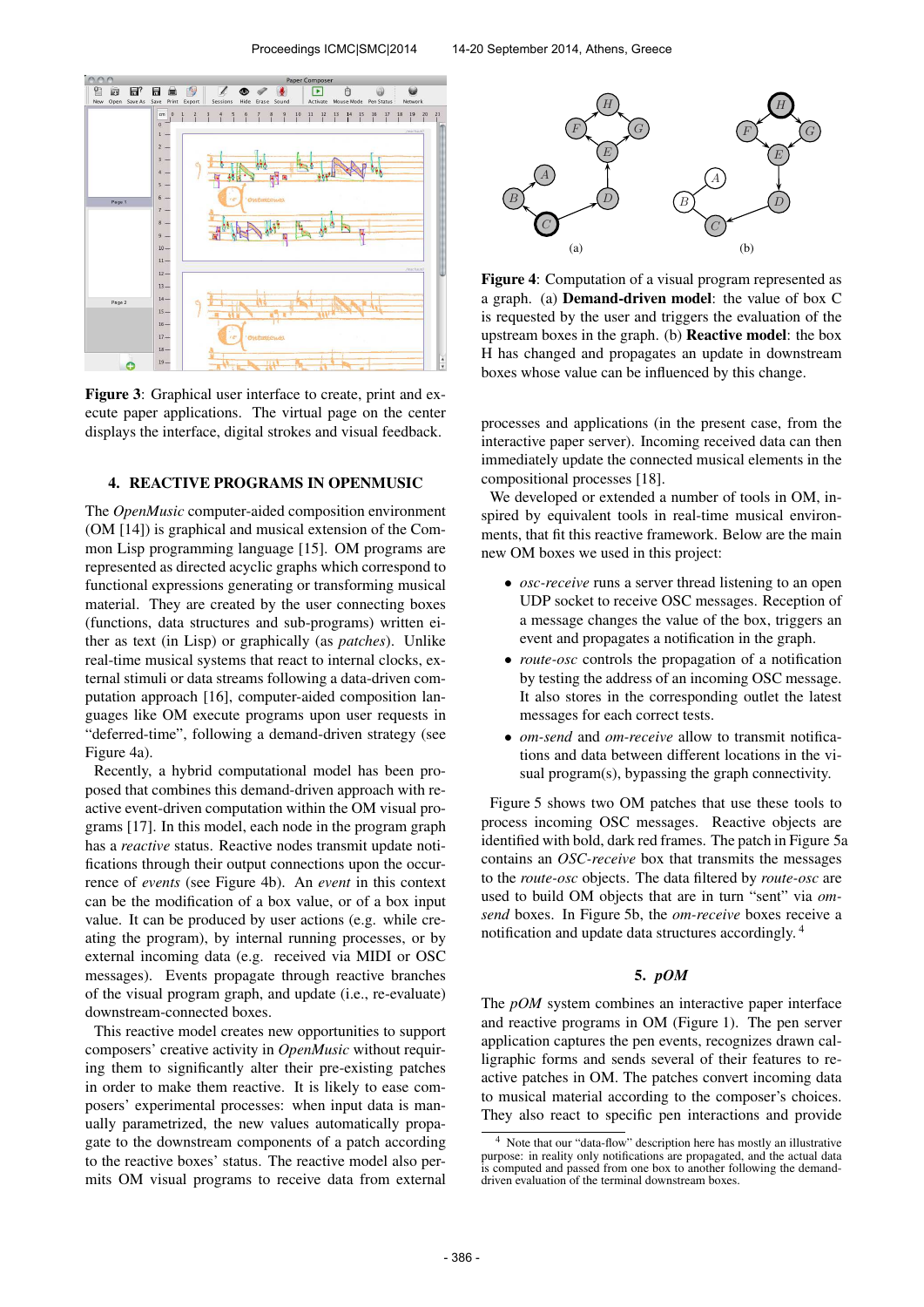

Figure 5: Reactive parsing and dispatching of OSC messages in an OM patch. Reactive boxes are displayed with a bold red frame.

direct audio-visual feedback. This section presents how Philippe Leroux used the *pOM* framework during the composition of his piece *Quid sit musicus*.

## 5.1 Writing on paper and features extraction

The composer begins by tracing on the paper interface to draw his own calligraphic forms over the original ones. The pen-server groups both intersecting and close pen strokes, compared using distance and time thresholds, <sup>5</sup> into single *forms*. Figure 6 shows the composer writing on the paper interface and a detail of the visual feedback of the form detection provided on the server's graphical user interface. For each detected form, this interface displays data for: the strokes, the centroid of the strokes' points, an associated polygon and two main axes. The associated polygon is the convex hull [19] of the form's points. The main axes are two orthogonal segments of the minimal enclosing rectangle of the polygon.

Philippe Leroux wanted to use several features of the calligraphic forms to control his musical processes. The composer defined six categories of forms to match the traditional neumatic forms, e.g. *punctum*, *virga*, *porrectus*. We used simple heuristics with tests on width and heigh ratios of the drawn shapes to classify them according to these categories. The server interface highlights the forms with different colors depending on their category (see Figure 3) In case of recognition errors, the composer can edit the category of a shape with a pop-up menu which appears when he selects a shape on screen with the mouse. Each symbol is also associated to a single point, its centroid, which is used to estimate a pitch in midi-cents precision depending on its position relative to the lines of the staff.



Figure 6: Writing on the paper interface. Left: The composer writing with the digital pen. Right: Visual feedback on the screen including the extracted shape (light-blue), its centroid (red) and main axes (blue and green).

Figure 7 shows different available features, computed by the pen server and received in OM. These features include: the list of strokes, the centroid, the duration, the pitch, the category ("type"), two perimeters, the area, two main axes and thickness envelopes.



Figure 7: OM patch receiving pen features from the server.

#### 5.2 Pen Interactions

Each time the user writes a new stroke, the pen server updates and transmits features of the current form. It allows the composer to monitor the data coming from the pen while writing, and to visually assess the result of the recognition. The composer can also retrieve the features of a previously drawn shape without modifying it by clicking over an existing form with the pen. This pen interaction uses the drawn strokes and the interior of the associated polygon as an interactive selection area.

#### 5.3 Musical processes in OM

Philippe Leroux designed several processes to create the harmony of the piece, rhythms, melodic and harmonic gestures from the pen data.

<sup>5</sup> We defined the thresholds from a previous strokes session recorded at the beginning of the project.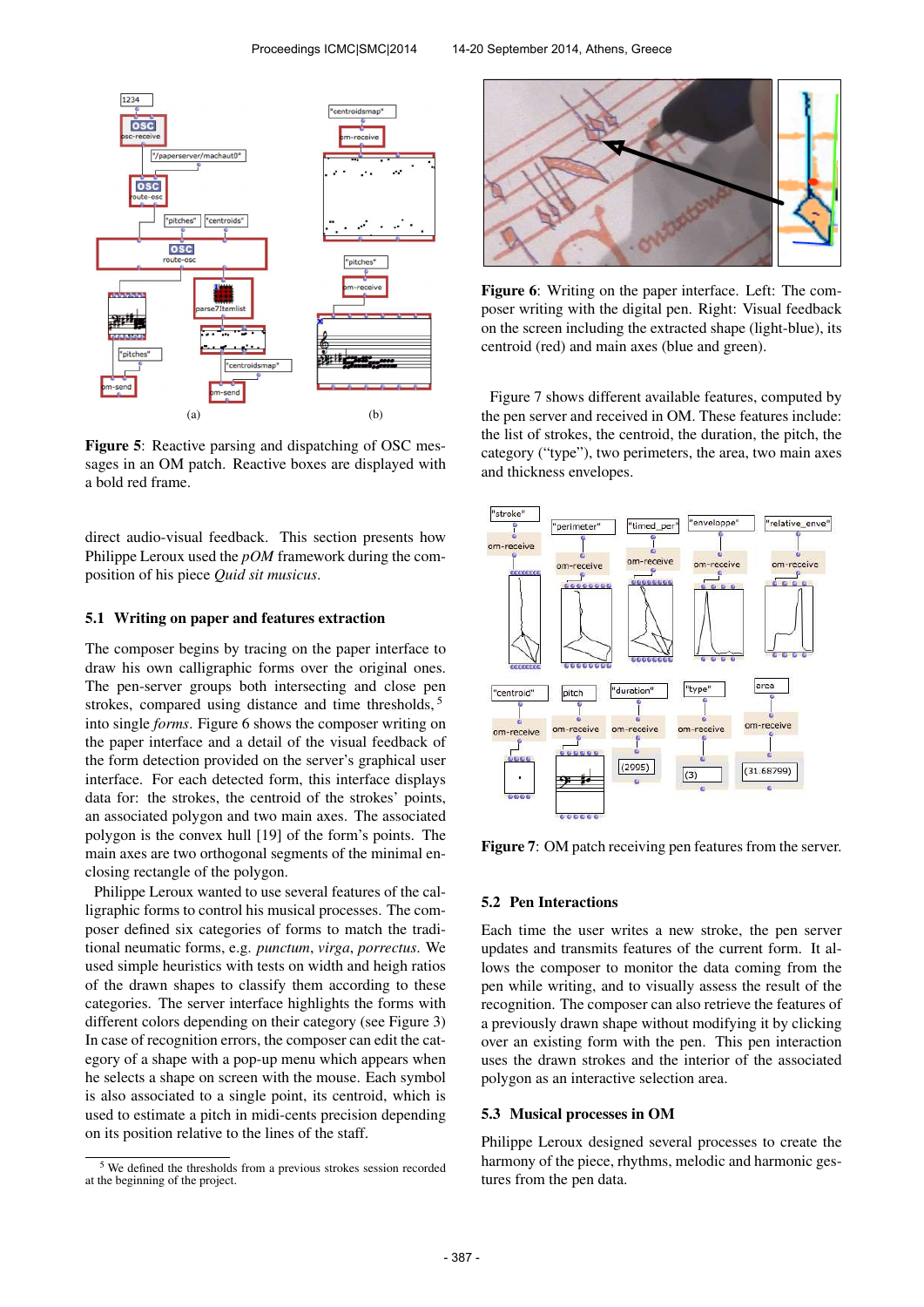The main harmonic scale comes from the detected pitches of the forms in the manuscript (see Figure 5b). For the rhythms, he created *talea*, i.e., rhythmic motives, from proportions related to the classification of the forms according to their category, duration, area or position in the manuscript. Leroux also created additional harmonic and melodic content by transforming the main harmonic scale in various ways, using techniques such as frequency modulation, pitch shifting, distortion or simulation of the Doppler effect. All these processes are controlled with the features extracted from calligraphic forms, and the timing of the resulting musical elements in the piece comes from a classification of these forms.

We adapted the composer's existing OM patches (see [8]) and created new ones to use the new data and take advantage of the reactive framework. Below, we detail three examples of processes involving different features from the calligraphic forms: the strokes points; the speed of the pen movements and the thickness envelopes.



Figure 8: Converting a shape into a polyphonic sequence.

- 1. The patch in Figure 8 converts the strokes from a form into a sequence of notes by projection of the shape into a score. The patch offers controls for several parameters such as the number of notes, the duration of the sequence, its ambitus and whether it should be polyphonic or "unfolded" in time (see [8]). Another part of the patch, not visible in the figure, filters the sequence with the main harmonic scale pitches.
- 2. The patch in Figure 9 receives the pen stroke points and computes a speed profile for the whole calligraphic shape. The box *pdoppler* takes a chord and the speed profile to compute a sequence of chords applying a Doppler transformation. Each chord is shifted from a frequency determined by the speed value.



Figure 9: Mapping the pen speed with a Doppler effect transformation.

3. The patch in Figure 10 uses thickness envelopes of a form to distort the frequencies of a chord. The resulting chord-sequence is created from a single repeated chord distorted between the successive pairs of values from the envelopes.



Figure 10: Frequency distortion with thickness envelopes.

In both Figure 8 and Figure 10, a *play* box is at the end of the reactive chain: each time a message is received from the pen server, the sequence is updated and rendered through the OM MIDI player.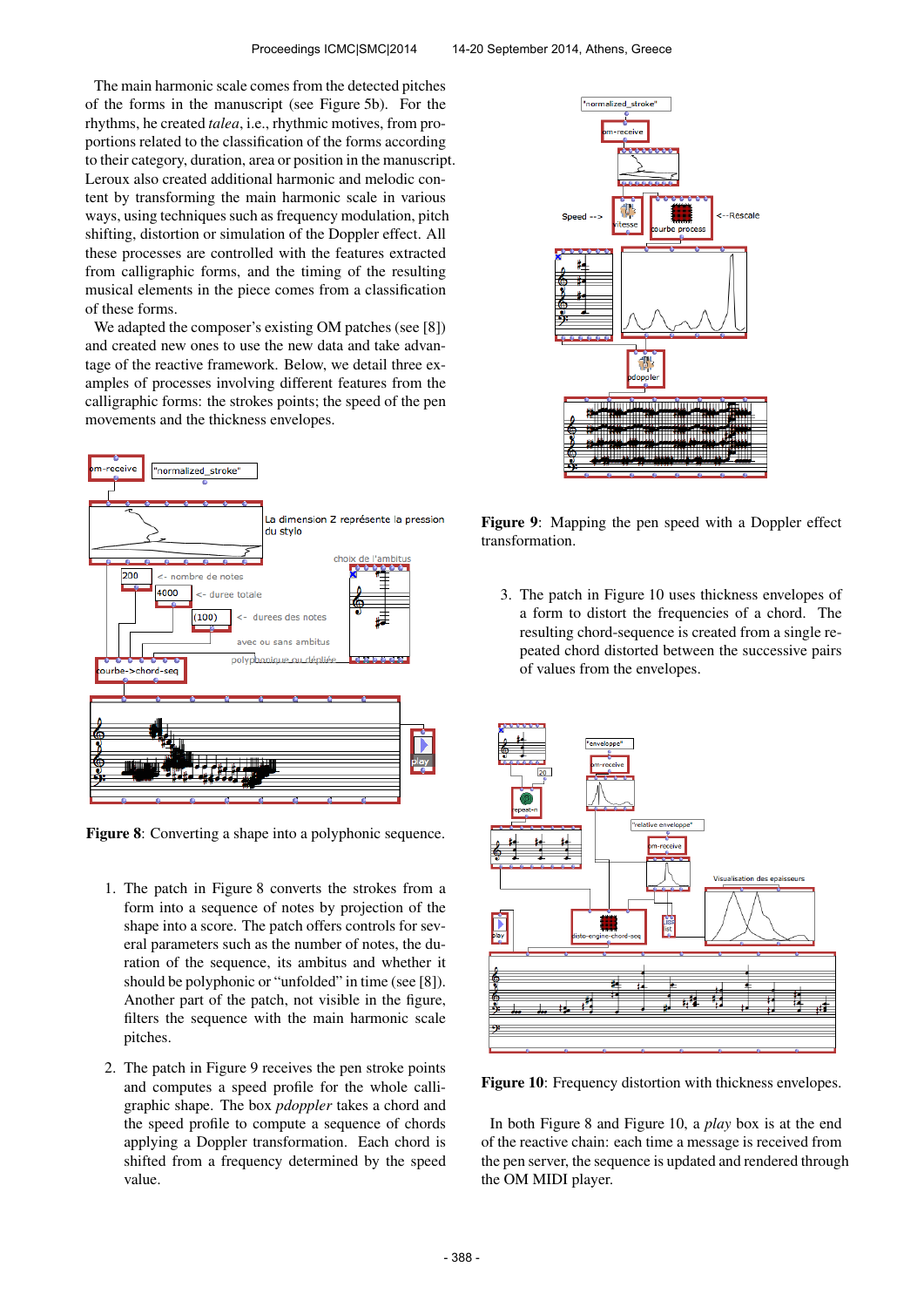#### 6. DISCUSSION

We designed our pen server application and reactive programs in OM to support the input of calligraphic forms and active exploration of compositional processes with a digital pen. Using this framework, Philippe Leroux was able to interactively visualize recognized shapes and features in OM while he was drawing. He could assess and edit the recognition if necessary, either by drawing new strokes or using the graphical user interface. Leroux also frequently used the digital pen as a "pointing" device to select previously drawn shapes and import their features in OM. The composer created reactive patches in which the input data update musical objects, and where the use of *play boxes* (see for instance Figure 8 and Figure 10) establishes a direct causality between drawing gestures and sounding musical results. By mixing pen interactions with his regular use of the computer-aided composition environment, the composer was able to determine which forms were the most interesting. From these forms, he created a set of chords and note sequences that he used in the piece. He explained that he used some of the patches as if he were *"improvising with a piano to search a chord color or a convincing melodic suite."*

In addition to the features available for each calligraphic gesture, the possibility to have data from all the forms inspired the composer to use new processes based on classifications of the forms. In his previous work using a graphics tablet, such data was not available so he did not planned to consider the relationships between different calligraphic gestures as compositional material.

During the composition of his piece, the composer drew several times over different versions of the paper interface to adjust and edit his calligraphic gestures, using the feedback in OM as a reference. Once he was satisfied with a particular realization, he could save it as a new interface including recognized shapes, print it and use it as a new support for interaction. In Figure 3 for instance, the top component of the interface contains recorded forms from a previous session. Figure 11 is the scan of a paper interface used to explore and compare recognized forms. Barely visible dots in the different forms are the traces of penpointing interactions.



Figure 11: A version of the paper interface used to write and compare the calligraphic forms.

Our initial implementation of the OM library had a background client interpreting incoming OSC messages to update ad-hoc "reactive objects" in OM. As the exploratory nature of the project required frequent modifications of these, we finally designed the current tools bringing visual program reactivity to the front, in order to let the user determine himself the routing of incoming messages, and change the data interpretation with regular visual programming tools. This approach may lead to more complex patches, but it supports quick change in mappings and parametrization. Philippe Leroux continued to take advantage of the reactive properties of the OM boxes after he finished using the paper interface. In particular, he worked on several patches to convert classifications of chords created with the calligraphic forms into control data for sound synthesis.

While the current technological set-up offers promising possibilities for the composer, several aspects could still be improved. First, the composer wished he could to use pressure information but the digital pen does not provide an accurate measure of this parameter while writing. Second, Leroux appreciated interacting with the ink traces left by the pen, but explained that he was missing the ability to erase strokes directly on paper, as he would do with a pencil.

Instead, he needed to print an updated version of the interface before rewriting the incorrect strokes. Previous work proposed methods to support erasing [20] but they require building new ink cartridges for the pen.

Although the work presented here is strongly related to Philipe Leroux's compositional practice, other composers with different approaches could easily design their own OM patches to control different musical processes with pen gestures. The reactive framework can also be used to process OSC messages send by any kind of device, enabling opportunities to integrate additional input and output modalities within the CAC environment [2].

#### 7. CONCLUSION

In this article, we introduced *pOM*, a framework that combines an interactive paper interface with reactive programs in OM. We designed *pOM* in close collaboration with composer Philippe Leroux in order to actualize his idea of controlling musical processes by tracing over calligraphic gestures in an illuminated manuscript. We showed how the composer adapted and used *pOM* during the composition of his piece *Quid sit musicus*.

The reactive framework combined with the pen interactions has proven successful in supporting the exploration of several alternatives as well as refining his musical processes. We believe that this kind of environment could be fertile for creativity as the composer can engage in a partnership with the computer to iteratively improve his patches and programs while exploring input data.

Future work with Philippe Leroux will investigate the control of the spatialization during live performances using this technology. In particular, we are planing to use OM for creating interpolations between trajectories generated with two different forms before sending the result to the spatialization engine. We are also interested in extending and studying *pOM* with other composers.